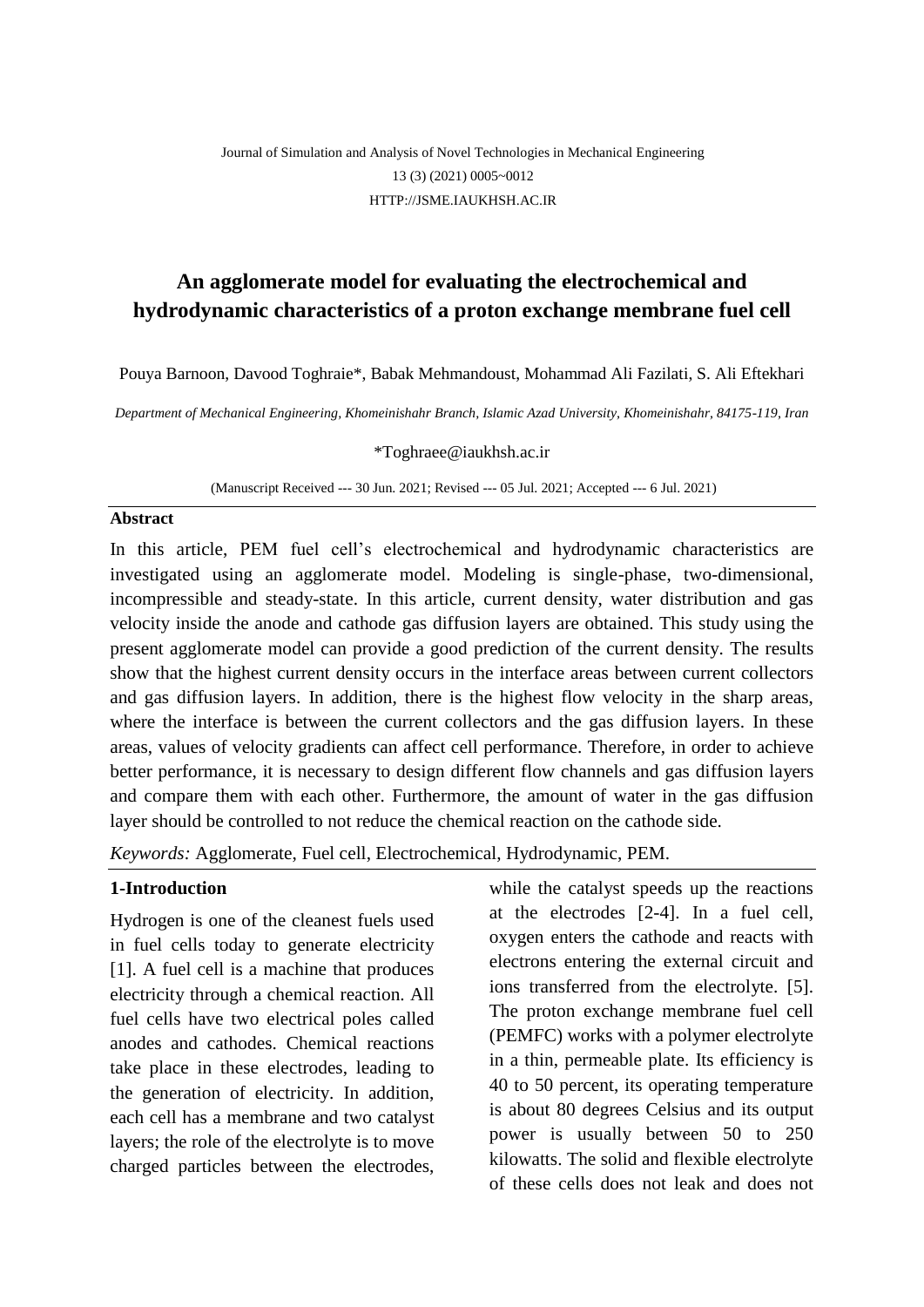6

crack. Although low operating temperatures have made PEM cells suitable for home and in-car applications, their fuel must be refined and two platinum electrodes placed on either side of the membrane, increasing the cost of manufacturing [6]. Xing [7] studied a mathematical model for a typical PEM fuel cell operated with non-precious carbonbased materials as ORR catalysts. His results showed significance of reactant transport within the carbon agglomerates, indicating primary pores' vital role for reactant transport and cell performance. Molaeimanesh and Akbari [8] studied the cathode catalyst layer modeling of a fuel cell using LBM. They investigated species dissolution and diffusion in electrolyte film and electrochemical reaction and active approach for species transport. They found that non-uniform arrangement was lead to non-homogenous species distribution. Das et al. [9] presented an agglomerate model for the cathode catalyst layer of PEM fuel cells. In their work, a finite element technique was used for the numerical solution to the model developed. In their study, three various arrangements of agglomerates were carried out, an in-line and two staggered. Their results showed that the least overpotential is obtained when an in-line arrangement is considered. Zhang et al. [10] investigated spherical agglomerate models in the catalyst layer to evaluate their reliability. Their technique was providing an improved method to estimate the electrochemical reaction rate in the catalyst layer. They showed that the diameter in the agglomerate model was just a fitting parameter increasing with overpotential. Wang et al. [11] investigated the structure and performance of different types of agglomerates in cathode catalyst layers of PEM fuel cells. In their work, two

different agglomerates were analyzed with the aim of identifying current limiting factors. Their results showed that proton penetration depths in water-flooded agglomerates could be quite substantial under certain conditions, resulting in unexpectedly high catalyst utilisation. Zhang et al. [12] developed a new agglomerate model to express the oxygen reduction reaction to calculate the agglomerate model parameters. A parametric study on a fuel cell with agglomerate model was expressed by Machado et al. [13]. They considered the influences of relative humidity, Pt loading and ionomer volume fraction. They found that increasing the performance of the fuel cell was possible by reducing the relative humidity on the cathode side. Yang et al. [14] investigated the behavior of catalyst layer and liquid water transport in a PEM fuel cell using an agglomerate model. Considering the liquid water transfer based on the agglomerate model, a CFD model was used to describe the main structure and parameters of the PEM fuel cell. In their work, an acceptable overlap between experimental and numerical data was observed. Baca et al. [15] performed a three-dimensional analysis to evaluate the power density of a fuel cell at different operating conditions using the CFD method. Their results showed that there is always a non-uniform distribution of current density in the catalyst layer and in all conditions. For further studying, references [24-31] are recommended.

Based on the literature review, it can be concluded that although useful research has been done in the field of catalyst layer (CL) and PEM fuel cell modeling using the agglomerate model. However, as can be seen, there are few studies that consider both hydrodynamic and electrochemical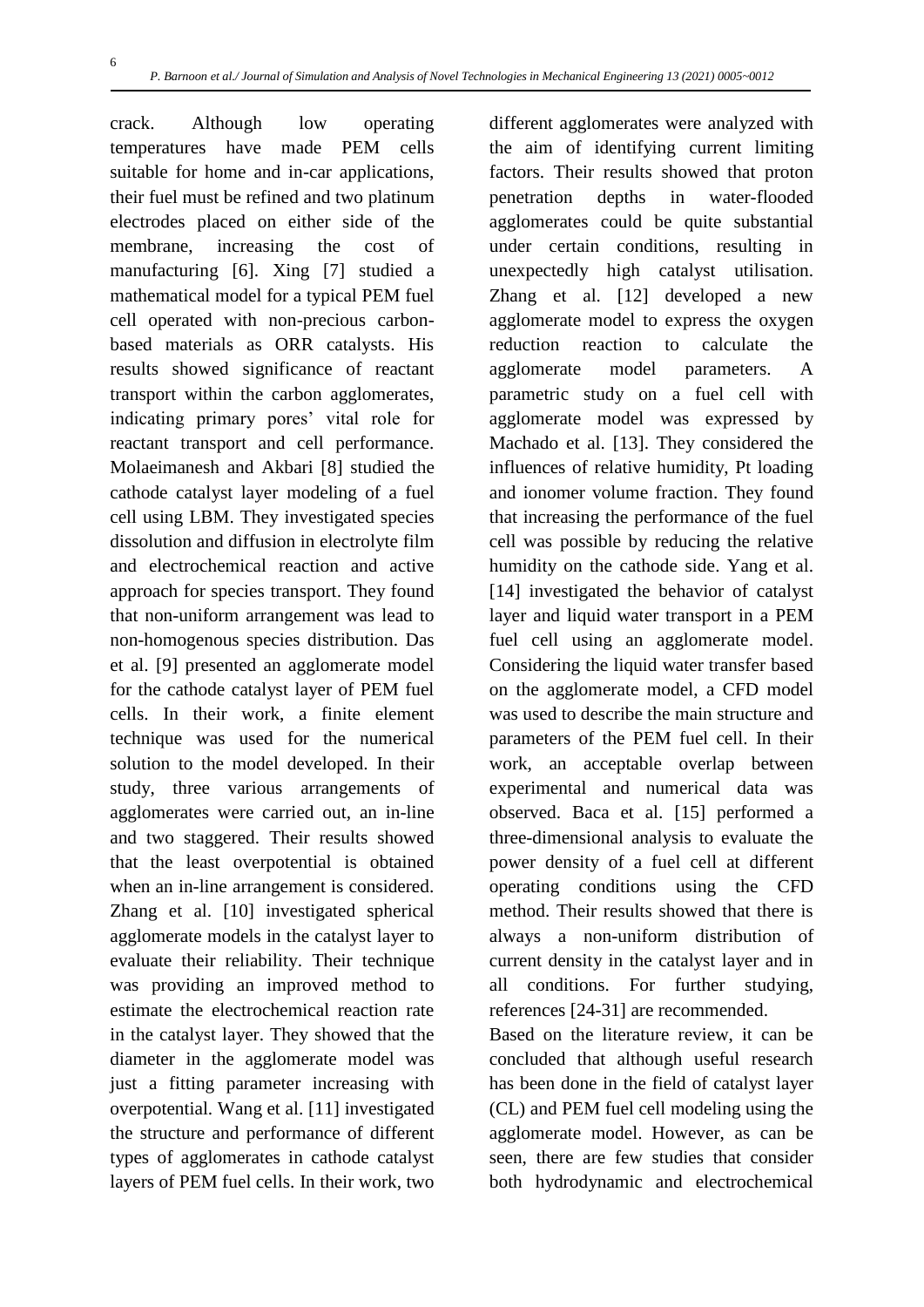characteristics using the agglomerate model. In this article, a numerical study on the PEM fuel cell's electrochemical and hydrodynamic characteristics is carried out using an agglomerate model.

#### **2-Problem statement**

In this article, two characteristics of the agglomerate model, namely the agglomerate radius and the thickness of the active layer on the polarisation curve, are investigated. Fig. 1 shows a schematic of the problem. According to Fig. 1, the geometry has two parallel channels which is common in fuel cells. The computational domain consists of three main components: anode  $(\Omega_a)$ , cathode  $(\Omega_c)$ , and membrane  $(\Omega_{\rm m})$ .



Fig. 1 Schematic of the present problem.

Each electrode consists of an inlet, an outlet and a current collector ( $\partial\Omega_a$ , cc and  $\partial\Omega_c$ , cc). Humidified hydrogen enters from the anode ( $\partial\Omega_{\text{a, inlet}}$ ) and exits the anode after the reaction ( $\partial\Omega_{a, \text{ outlet}}$ ). Air is injected at the cathode side ( $\partial\Omega_c$ , inlet) and reacts with protons transferred from the membrane (due to the hydrogen decomposition reaction) and eventually

leaves the cathode ( $\partial\Omega_c$ , outlet). Therefore, the chemical reaction that occurs in the anode is as follows,

$$
H_2 + 2\lambda_{H_2O} H_2 O \to 2\left(H^+ + \lambda_{H_2O} H_2 O\right) + 2e^- (1)
$$

The chemical reaction that occurs in the cathode is as follows,

$$
O_2 + 4\left(H^+ + \lambda_{H_2O}H_2O\right) + 4e^- \to \left(2 + 4\lambda_{H_2O}\right)H_2O \tag{2}
$$

This study assumes that humidified gases on both sides of the anode and cathode behave like ideal gases and are continuous. The electrodes are also considered to be porous and homogeneous. Darcy's law is therefore sufficient to describe the flow in a porous medium. The agglomerate model can also express chemical reactions in catalyst layers [16-19].

# **3-Governing equations and boundary conditions**

The current density expression for both sides is expressed as follows [18],

$$
i_e = l_{act} \left( 1 - \varepsilon_{max} \right) j_{agg,e} \tag{3}
$$

where the index *e* can represent the anode (a) or the cathode (c). The local current density concerning the diffusion equation and the Butler-Volmer equation can be expressed as follows,

$$
j_{\text{agg},e} = 6n_e F \left( \frac{D_{\text{agg}}}{r_{\text{agg}}^2} \right) \left( 1 - \lambda_e \coth \lambda_e \right) \beta_e \qquad (4)
$$

where [18],

$$
\lambda_a = \sqrt{\frac{i_{0,a} S r_{agg}^2}{2 F c_{H_{2,ref}}} D_{agg}}
$$
\n(5)

$$
\lambda_c = \sqrt{\frac{i_{0,c} S r_{ags}^2}{4 F c_{O_{2,ref}}} D_{ags}} exp\left(-\frac{F}{2RT} \eta\right)
$$
(6)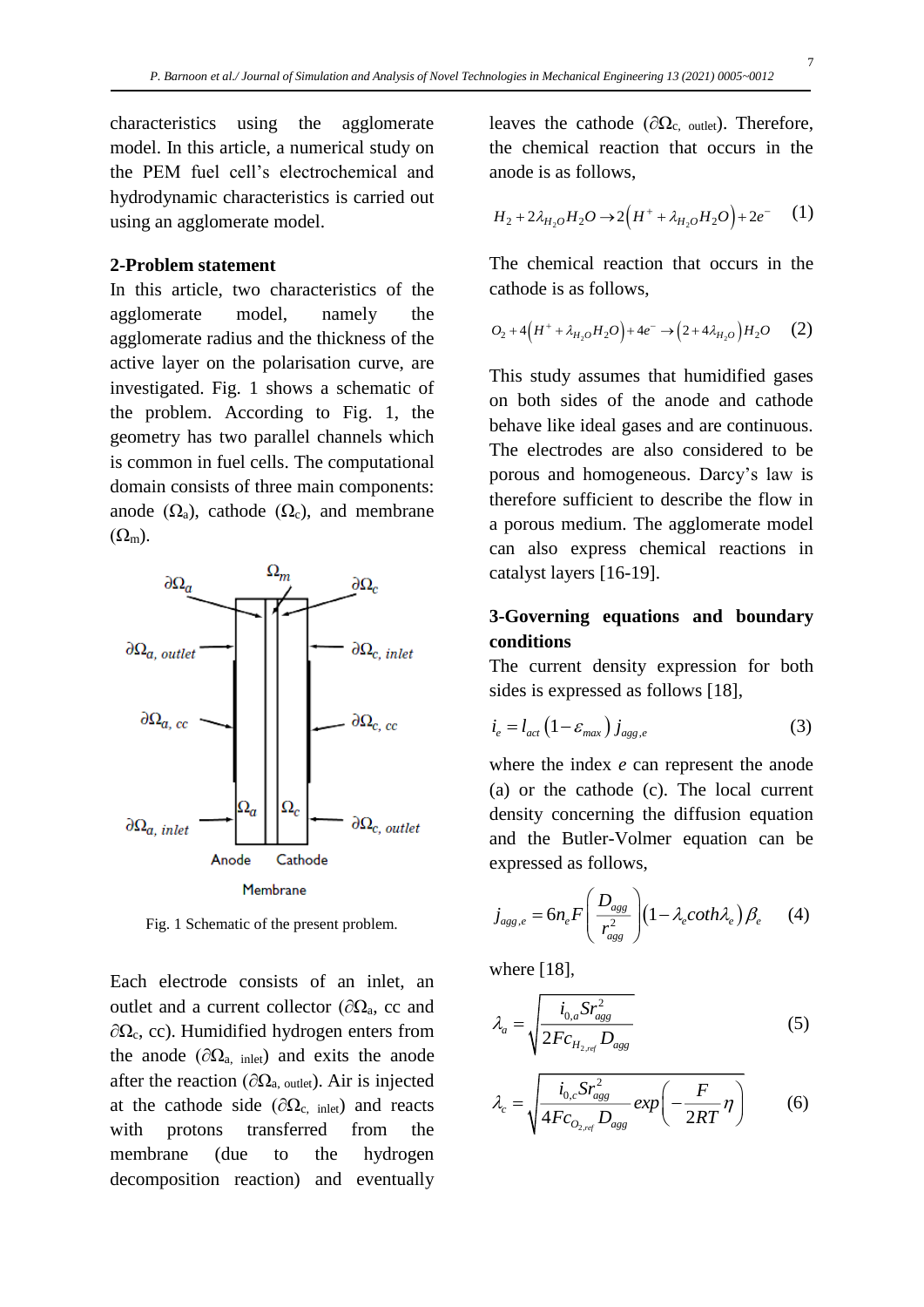$$
\beta_a = \left[ c_{H_{2,agg}} - c_{H_{2,ref}} \exp\left(-\frac{2F}{RT}\eta_a\right) \right] \tag{7}
$$

$$
\beta_c = c_{O_{2,agg}} \tag{8}
$$

The overvoltages at both sides (anode and cathode) are written as follows,

$$
\eta_a = \phi_s - \phi_s - E_{eq,a} \tag{9}
$$

$$
\eta_c = \phi_s - \phi_s - E_{eq,c} \tag{10}
$$

where  $E_{eq}$  denotes the equilibrium voltage. The concentration of species at the surface of agglomerates can be expressed as follows:

$$
c_{H_{2,agg}} = \frac{P_{H_2} x_{H_2}}{H_{H_2}}
$$
 (11)

$$
c_{O_{2,agg}} = \frac{P_{O_2} x_{O_2}}{H_{O_2}}
$$
 (12)

At the anode the voltage is zero and at the cathode the voltage is equal to the cell voltage, which is expressed as follows,

$$
\phi_s = 0 \quad at \quad \partial \Omega_{a,cc} \tag{13}
$$

$$
\phi_s = 0 \quad at \quad \partial \Omega_{a,cc} \tag{14}
$$

The continuity equation is defined as follows [20,21],

$$
\vec{\nabla}\left(\rho\vec{u}\right) = 0\tag{15}
$$

Darcy's law is used to express the velocity of flow inside the porous medium as follows [22,23],

$$
u = -\frac{K}{\mu}\nabla P\tag{16}
$$

According to the ideal gas law, density is calculated as follows:

$$
\rho = \frac{P}{RT} \sum_{i} M_i x_i \tag{17}
$$

At the inlets and outlets:

$$
P = P_{a,in} \quad at \quad \partial \Omega_{a,inlet} \tag{18a}
$$

$$
P = P_{ref} \quad at \quad \partial \Omega_{a,oulet} \tag{18b}
$$

$$
P = P_{c,in} \quad at \quad \partial \Omega_{c,inlet} \tag{18c}
$$

$$
P = P_{ref} \quad at \quad \partial \Omega_{c,outlet} \tag{18d}
$$

Using Faraday's law at the electrode boundary, a phrase for gas velocity can be written as follows,

$$
-n.u|_{anode} = \frac{j_{agg,a}}{\rho F} \left(\frac{1}{2} M_{H_2} + \lambda_{H_2O} M_{H_2O}\right)
$$
 (19)

$$
-n.u|_{\text{cathode}} = \frac{j_{\text{agg,c}}}{\rho F} \left(\frac{1}{2} M_{O_2} + \left(\frac{1}{2} M_{H_2O}\right) M_{H_2O}\right) \tag{20}
$$

There are two species in the anode  $(H_2 \text{ and }$  $H<sub>2</sub>O$ ) and three species at the cathode ( $O<sub>2</sub>$ ,  $H<sub>2</sub>O$ , and  $N<sub>2</sub>$ ). Therefore, the mass transfer according to Maxwell-Stefan equation is expressed as follows,

$$
\vec{\nabla} \cdot \left[ -\rho \omega_i \sum_{j=1}^N D_{i,j} \left\{ \frac{M}{M_j} \left( \vec{\nabla} \omega_j + \omega_j \frac{\nabla M}{M} \right) \right. \right. \\
= \left( x_j - \omega_j \right) \frac{\vec{\nabla} P}{P} \Bigg\} + \omega_j \rho u \Bigg] = R_i \tag{21}
$$

Assuming that  $O_2=1$ ,  $H_2O=2$  and  $N_2=3$ , the following equations are used to describe the fluid flow,

$$
-\vec{\nabla}\left[-\rho\omega_{1}\sum_{j}D_{1,j}\left(\vec{\nabla}\omega_{j}+\omega_{j}\frac{\nabla M}{M}\right) + \left(x_{j}-\omega_{j}\right)\frac{\vec{\nabla}P}{P}\right] = -\left(\rho u.\nabla\omega_{1}\right) \quad (22)
$$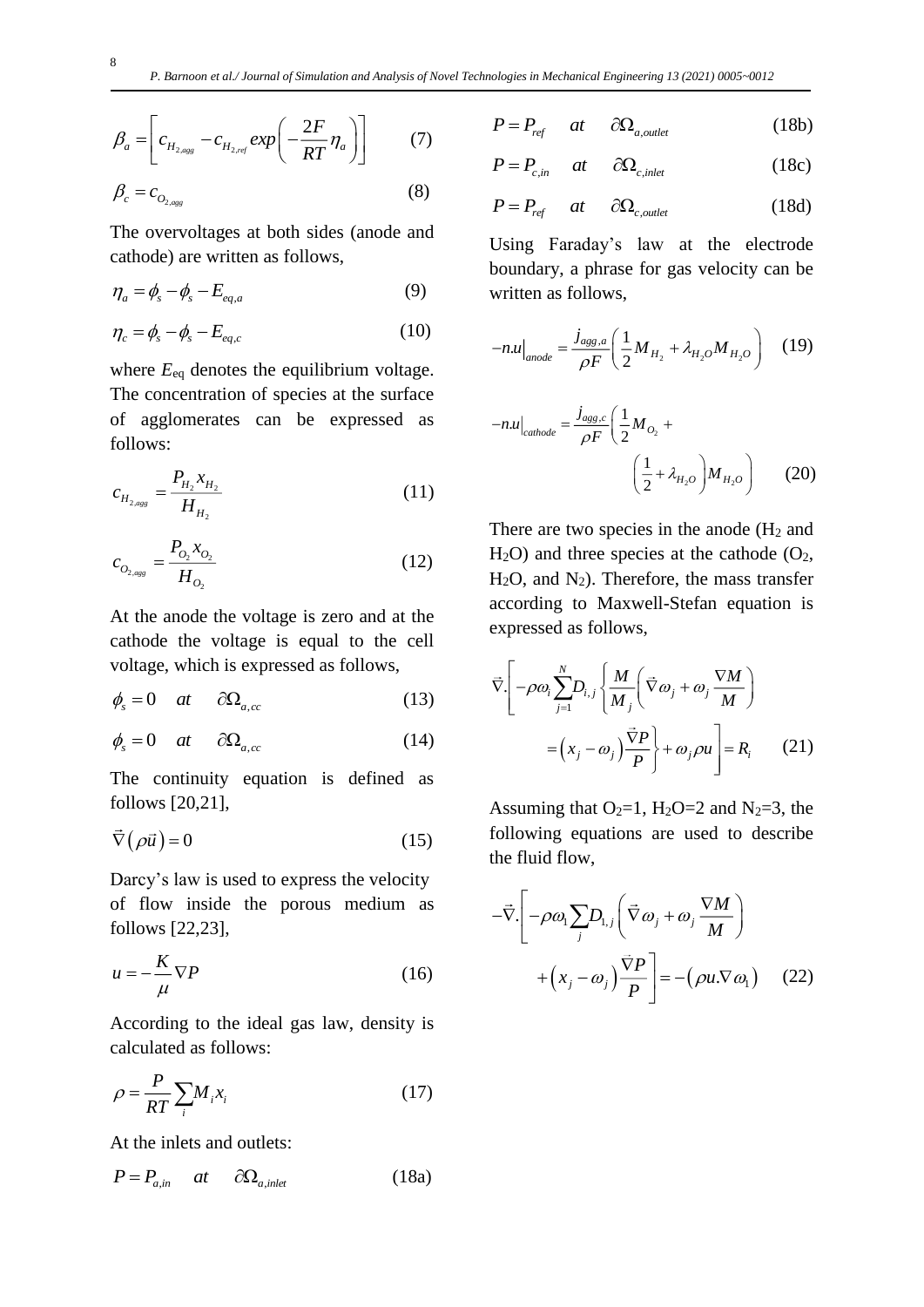$$
-\vec{\nabla} \cdot \left[ -\rho \omega_2 \sum_j D_{2,j} \left( \vec{\nabla} \omega_j + \omega_j \frac{\nabla M}{M} \right) + \left( x_j - \omega_j \right) \frac{\vec{\nabla} P}{P} \right] = -(\rho u \cdot \nabla \omega_2) \quad (23)
$$

$$
\omega_3 = 1 - \omega_1 - \omega_2 \tag{24}
$$

The mass fractions of the species are known at the inlets and the convective flux is specific at the outlets. At the interface between the membrane and the electrode, according to the reaction rate, the boundary conditions are written as follows:

$$
-n.N_{H_2}\Big|_{anode} = \frac{j_{anode}}{2F} M_{H_2} \tag{25}
$$

$$
-n.N_{O_2}\Big|_{cathode} = \frac{j_{cathode}}{4F} M_{O_2} \tag{26}
$$

$$
-n.N_{H_2O}\Big|_{cathode} = \frac{j_{cathode}}{F} \left(\frac{1}{2} + \lambda_{H_2O}\right) M_{H_2O} \quad (27)
$$

## **4-Results and discussion**

Fig. 2 depicts the current density at the anode and cathode sides. As can be seen, the amount of current density in the vicinity of the current collectors is maximum.



Fig. 2 Current density contour and current vector at 0.7 V.

To better understand how the current density changes, the current density diagram and the anode side in terms of cell height is plotted in Fig. 3. The maximum and minimum current densities are for the outlet and inlet areas, respectively. The reaction rate on the cathode side can affect the current density distribution on the anode side. At the cathode side, the opposite is true, meaning that the maximum current density occurs at the cathode inlet regions.



Fig. 3 Current density variation at the active layer



layers.

Fig. 4 depicts the flow rate contour in the gas diffusion layers. As can be seen, the highest velocity is observed in the areas closest to the current collectors (where the highest current density is present).

Fig. 5 depicts the mass fractions of the species at the cathode and anode sides. It is observed that the mass fraction of oxygen decreases as it progresses in the cathode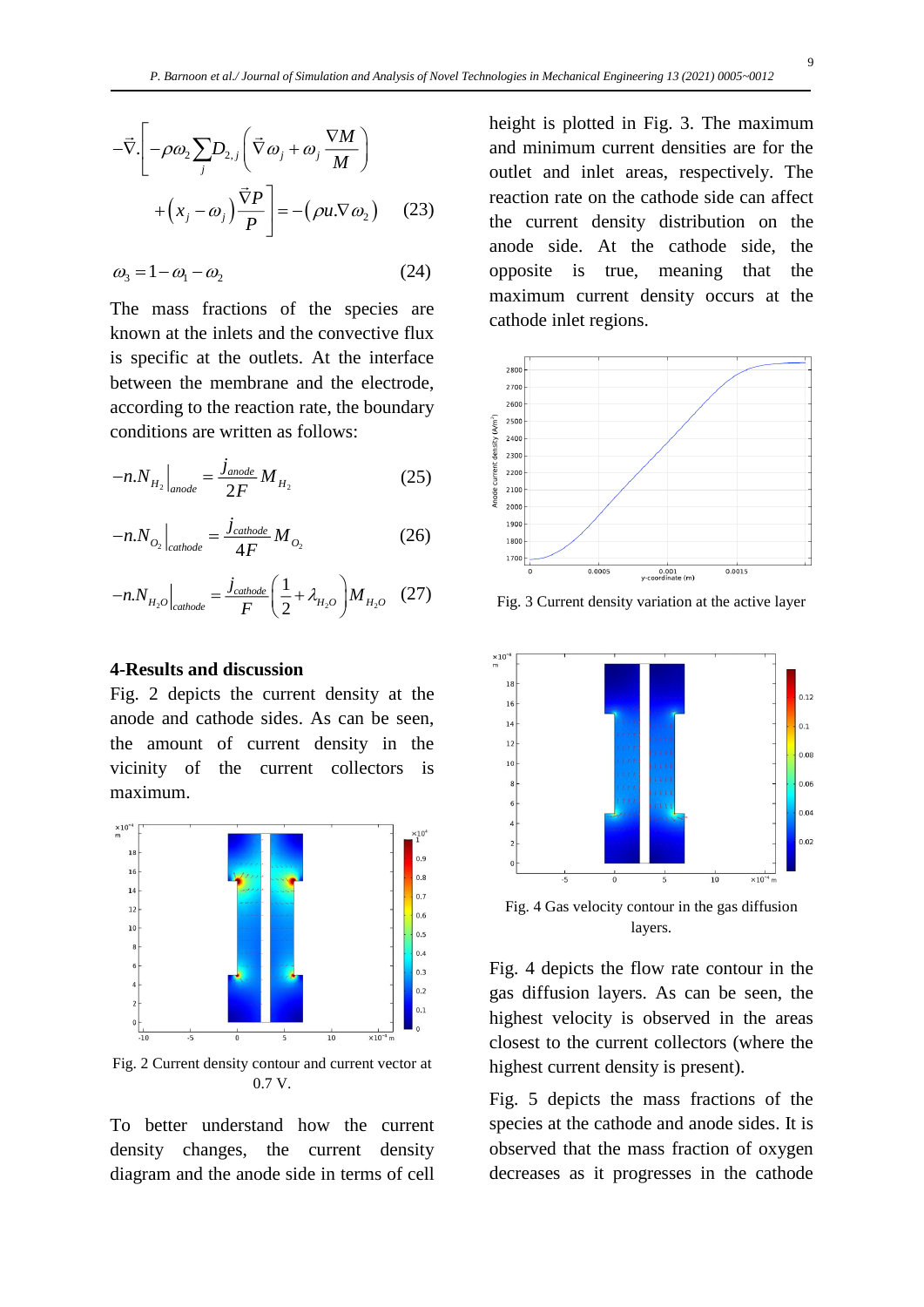channel, but the mass fraction of the hydrogen increases as it progresses in the anode channel, which is due to the electroosmotic drag of water through the electrolyte, which can lead to higher flux than consumption of hydrogen. It should be noted that although oxygen consumption is low, overvoltage concentration in agglomerates can have a significant effect on overvoltage concentration, so that for small changes in the amount of oxygen flow, significant changes can be observed in the polarisation curve.

Fig. 6 depicts the contour of the water distribution at the anode and cathode sides. It is observed that the water is transferred to the anode by the mechanism of convective and diffusion. The presence of water in keeping the membranes and gases moist is essential for easy ionic conductivity. On the cathode side, water rises at the outlet. Therefore, the water must be appropriately controlled to prevent a chemical reaction on the cathode side.



Fig. 5 Mass fractions of species and Darcy's velocity vector at the anode and cathode sides.



Fig. 6 Mass fraction of water in the gas diffusion layers.

#### **5-Conclusion**

In this article, the characteristics of a PEM fuel cell were studied using the agglomerate model. The cathode is an important member in the fuel cell and by changing the amount of current in that part, the performance of the cell in general is affected. Minimal water occurs in the areas upstream of the anode. Moisturizing gases is essential for the reaction and can affect ionic conductivity. Most of the flow velocity occurs in the sharp (current collector) areas. Therefore, since flow velocity can affect performance, cell performance can be improved by different designs for flow channels and gas diffusion layers.

## **References**

[1] Barnoon, P., Toghraie, D., Mehmandoust, B., Fazilati, M. A., & Eftekhari, S. A. (2021). Comprehensive study on hydrogen production via propane steam reforming inside a reactor. *Energy Reports*, *7*, 929-941.

[2] Baschuk, J. J., & Li, X. (2000). Modelling of polymer electrolyte membrane fuel cells with variable degrees of water flooding. *Journal of power sources*, *86*(1-2), 181-196.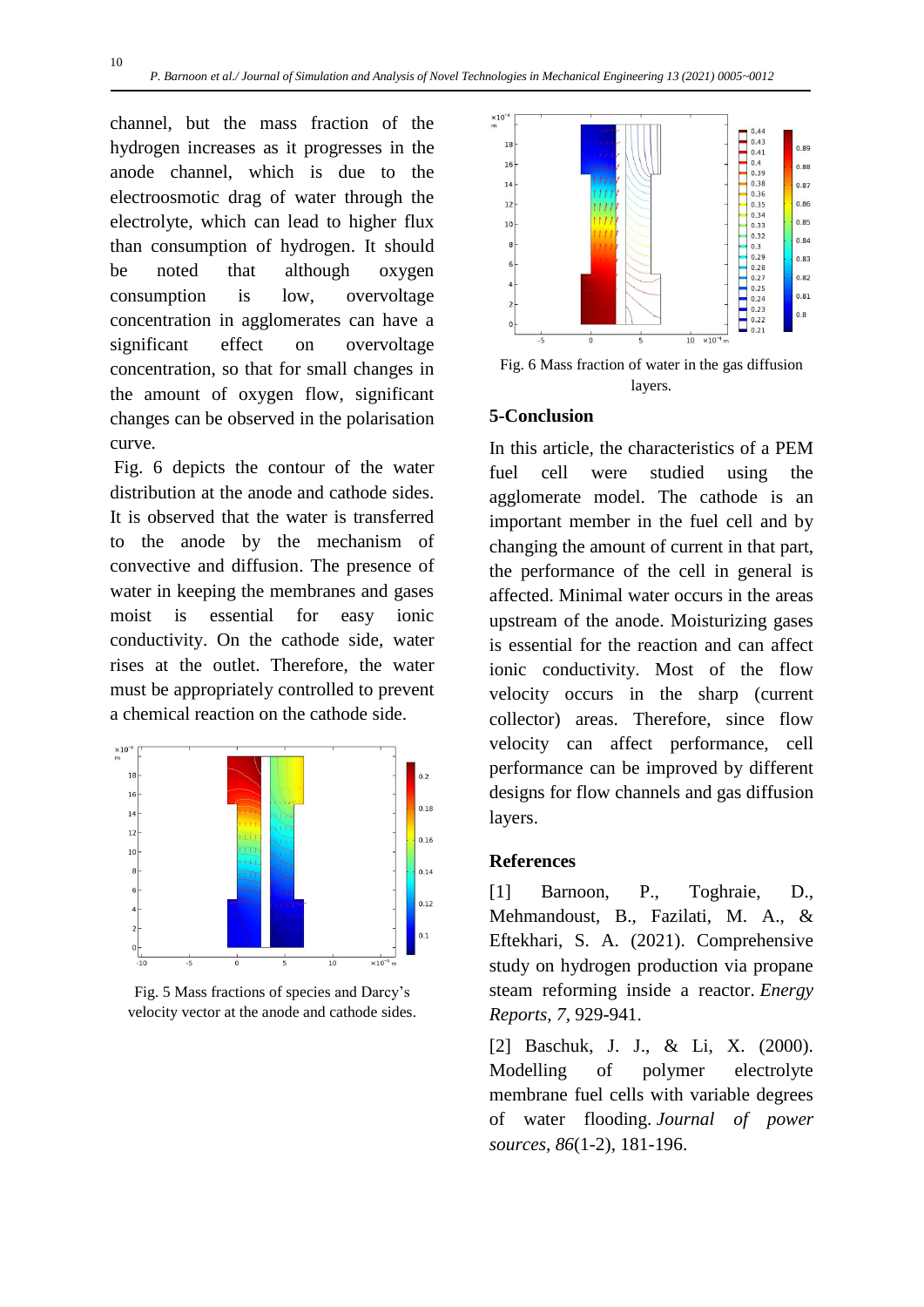[3] Meng, H. (2007). A two-phase nonisothermal mixed-domain PEM fuel cell model and its application to twodimensional simulations. *Journal of Power Sources*, *168*(1), 218-228.

[4] Das, P. K., Li, X., & Liu, Z. S. (2010). Analysis of liquid water transport in cathode catalyst layer of PEM fuel cells. *International Journal of Hydrogen Energy*, *35*(6), 2403-2416.

[5] Leo, T. J., Durango, J. A., & Navarro, E. (2010). Exergy analysis of PEM fuel cells for marine applications. *Energy*, *35*(2), 1164-1171.

[6] Kim, J. Y., Oh, T. K., Shin, Y., Bonnett, J., & Weil, K. S. (2011). A novel non-platinum group electrocatalyst for PEM fuel cell application. *International journal of hydrogen energy*, *36*(7), 4557- 4564.

[7] Xing, L. (2018). An agglomerate model for PEM fuel cells operated with nonprecious carbon-based ORR catalysts. *Chemical Engineering Science*, *179*, 198-213.

[8] Molaeimanesh, G. R., & Akbari, M. H. (2015). Agglomerate modeling of cathode catalyst layer of a PEM fuel cell by the lattice Boltzmann method. *International Journal of Hydrogen Energy*, *40*(15), 5169-5185.

[9] Das, P. K., Li, X., & Liu, Z. S. (2008). A three-dimensional agglomerate model for the cathode catalyst layer of PEM fuel cells. *Journal of Power Sources*, *179*(1), 186-199.

[10] Zhang, X., Ostadi, H., Jiang, K., & Chen, R. (2014). Reliability of the spherical agglomerate models for catalyst layer in polymer electrolyte membrane fuel cells. *Electrochimica Acta*, *133*, 475-483.

[11] Wang, Q., Eikerling, M., Song, D., & Liu, Z. (2004). Structure and performance of different types of agglomerates in cathode catalyst layers of PEM fuel cells. *Journal of Electroanalytical Chemistry*, *573*(1), 61-69.

[12] Zhang, X., Gao, Y., Ostadi, H., Jiang, K., & Chen, R. (2014). A proposed agglomerate model for oxygen reduction in the catalyst layer of proton exchange membrane fuel cells. *Electrochimica Acta*, *150*, 320-328.

[13] Machado, B. S., Mamlouk, M., & Chakraborty, N. (2019). Threedimensional agglomerate model of an anion exchange membrane fuel cell using air at the cathode–A parametric study. *Journal of Power Sources*, *412*, 105- 117.

[14] Jung, C. Y., Park, C. H., Lee, Y. M., Kim, W. J., & Yi, S. C. (2010). Numerical analysis of catalyst agglomerates and liquid water transport in proton exchange membrane fuel cells. *International journal of hydrogen energy*, *35*(16), 8433-8445.

[15] Baca, C. M., Travis, R., & Bang, M. (2008). Three-dimensional, single-phase, non-isothermal CFD model of a PEM fuel cell. *Journal of Power Sources*, *178*(1), 269-281.

[16] Scott, H. F. (2016). *Elements of chemical reaction engineering*. Prentice Hall.

[17] Bird, R. B., Stewart, W. E., & Lightfoot, E. N. (2006). *Transport phenomena* (Vol. 1). John Wiley & Sons.

[18] Broka, K., & Ekdunge, P. (1997). Modelling the PEM fuel cell cathode. *Journal of Applied Electrochemistry*, *27*(3), 281-289.

[19] Dannenberg, K., Ekdunge, P., & Lindbergh, G. (2000). Mathematical model